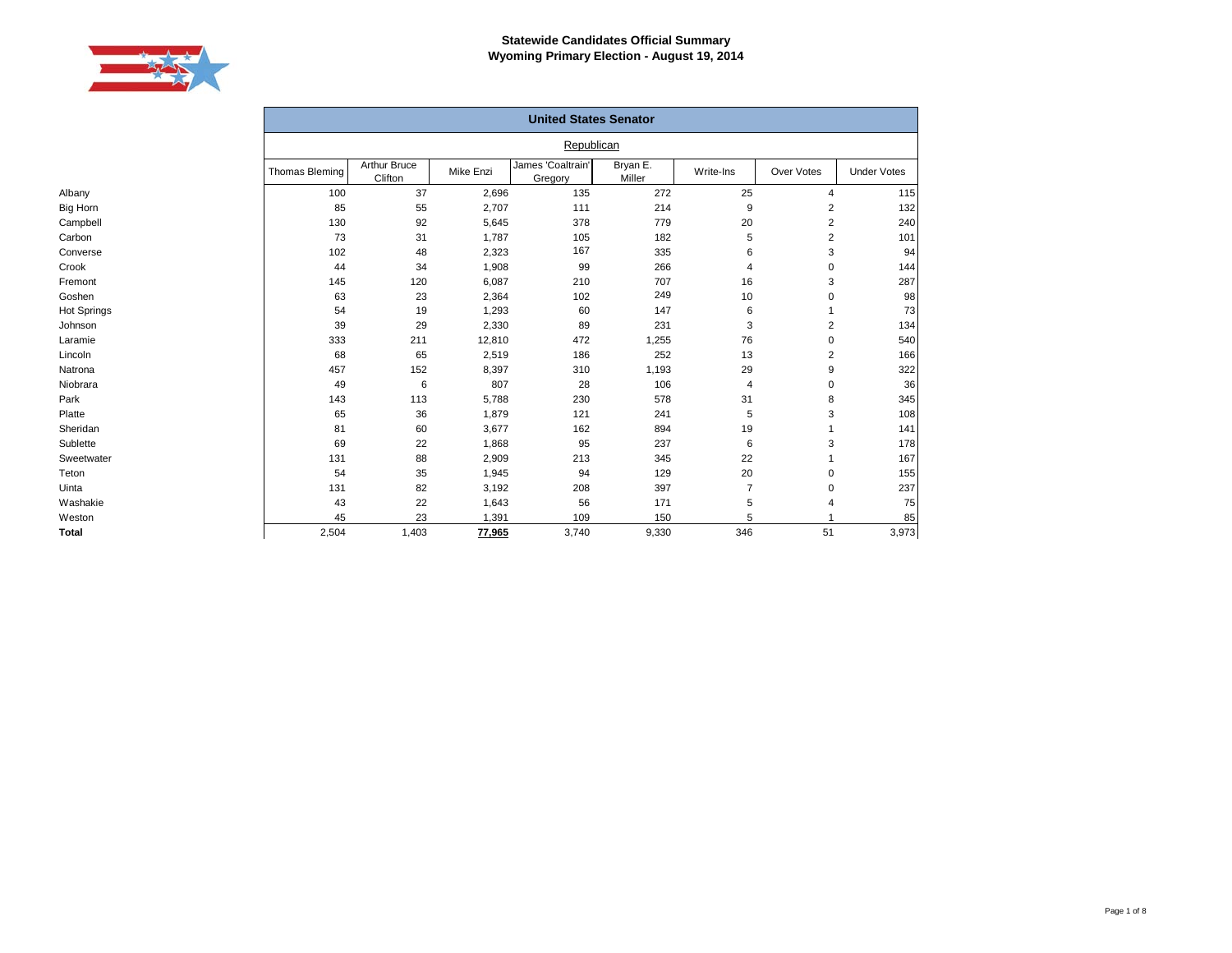

|                    |              |            |               | <b>United States Senator</b> |                         |                |                    |
|--------------------|--------------|------------|---------------|------------------------------|-------------------------|----------------|--------------------|
|                    |              |            |               | Democratic                   |                         |                |                    |
|                    | William Bryk | Al Hamburg | Charlie Hardy | <b>Rex Wilde</b>             | Write-Ins               | Over Votes     | <b>Under Votes</b> |
| Albany             | 189          | 270        | 727           | 241                          | 27                      | 3              | 442                |
| Big Horn           | 22           | 46         | 70            | 49                           | 3                       | 0              | 23                 |
| Campbell           | 33           | 55         | 126           | 59                           | 11                      | $\overline{2}$ | 43                 |
| Carbon             | 73           | 154        | 211           | 107                          | 12                      | 0              | 138                |
| Converse           | 23           | 38         | 100           | 44                           | $\overline{7}$          |                | 24                 |
| Crook              | 10           | 31         | 40            | 19                           | 6                       | 0              | 17                 |
| Fremont            | 151          | 303        | 527           | 212                          | 6                       |                | 267                |
| Goshen             | 61           | 41         | 135           | 80                           | $\overline{\mathbf{c}}$ | 0              | 43                 |
| <b>Hot Springs</b> | 15           | 34         | 38            | 27                           | 0                       |                | 29                 |
| Johnson            | 10           | 17         | 40            | 15                           |                         | 0              | 15                 |
| Laramie            | 263          | 530        | 1,859         | 598                          | 44                      | 2              | 325                |
| Lincoln            | 31           | 72         | 77            | 47                           | $\overline{2}$          | 0              | 43                 |
| Natrona            | 300          | 351        | 861           | 269                          | 19                      | 11             | 219                |
| Niobrara           | 3            | 4          | 8             | $\overline{7}$               | $\mathbf 0$             | 0              |                    |
| Park               | 40           | 63         | 146           | 109                          | 5                       |                | 56                 |
| Platte             | 47           | 85         | 125           | 89                           | 2                       | $\overline{2}$ | 67                 |
| Sheridan           | 66           | 120        | 337           | 110                          | 9                       |                | 118                |
| Sublette           | 8            | 18         | 49            | 22                           | -1                      | 0              | 16                 |
| Sweetwater         | 157          | 427        | 1,051         | 486                          | 23                      | $\overline{2}$ | 435                |
| Teton              | 84           | 146        | 455           | 156                          | 29                      | 3              | 732                |
| Uinta              | 53           | 109        | 129           | 208                          | 4                       |                | 91                 |
| Washakie           | 14           | 48         | 60            | 38                           | 3                       | 0              | 26                 |
| Weston             | 17           | 26         | 29            | 20                           | $\mathbf 0$             | 0              | 19                 |
| <b>Total</b>       | 1,670        | 2,988      | 7,200         | 3,012                        | 216                     | 31             | 3,189              |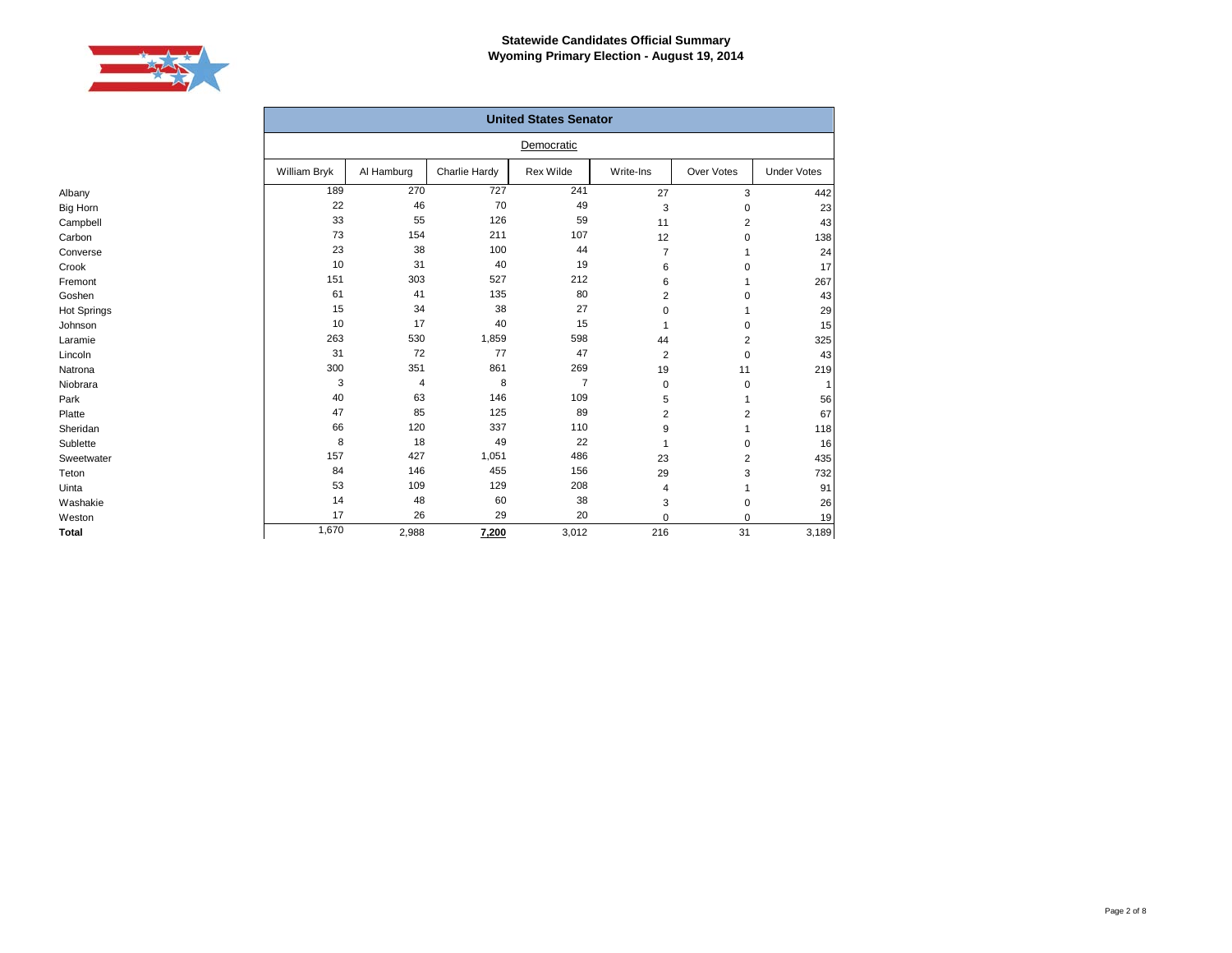

|                 |                |                        |                |                | <b>United States Representative</b> |                 |                |                |                    |
|-----------------|----------------|------------------------|----------------|----------------|-------------------------------------|-----------------|----------------|----------------|--------------------|
|                 |                |                        | Republican     |                |                                     |                 | Democratic     |                |                    |
|                 | Cynthia Lummis | Jason Adam<br>Senteney | Write-Ins      | Over Votes     | <b>Under Votes</b>                  | Richard Grayson | Write-Ins      | Over Votes     | <b>Under Votes</b> |
| Albany          | 2,441          | 772                    | 11             | $\mathbf 0$    | 160                                 | 1,436           | 31             | $\mathbf 0$    | 432                |
| <b>Big Horn</b> | 2,504          | 636                    | 9              | $\overline{4}$ | 162                                 | 188             | $\mathbf 0$    | $\Omega$       | 25                 |
| Campbell        | 5,188          | 1,647                  | 20             | 5              | 426                                 | 265             | 8              | $\Omega$       | 56                 |
| Carbon          | 1,628          | 491                    | 8              | 2              | 157                                 | 531             | 9              | $\Omega$       | 155                |
| Converse        | 2,129          | 792                    | 7              | 3              | 147                                 | 193             | 3              | $\Omega$       | 41                 |
| Crook           | 1,834          | 488                    | 6              |                | 170                                 | 93              | 3              | $\Omega$       | 27                 |
| Fremont         | 5,479          | 1,682                  | 8              | 2              | 404                                 | 1,082           | 11             | $\mathbf 0$    | 374                |
| Goshen          | 2,091          | 632                    | 10             | $\overline{2}$ | 174                                 | 296             | 3              | $\mathbf 0$    | 63                 |
| Hot Springs     | 1,145          | 384                    | $\overline{2}$ | $\Omega$       | 122                                 | 107             | $\overline{2}$ | $\mathbf 0$    | 35                 |
| Johnson         | 2,121          | 551                    | 5              | 5              | 175                                 | 81              |                | $\mathbf 0$    | 16                 |
| Laramie         | 11,191         | 3,411                  | 65             | 2              | 1,028                               | 2,908           | 38             | $\mathbf 0$    | 675                |
| Lincoln         | 2,499          | 592                    | 11             | 6              | 163                                 | 219             | 0              | $\Omega$       | 53                 |
| Natrona         | 7,445          | 2,916                  | 29             | 9              | 470                                 | 1,662           | 24             |                | 343                |
| Niobrara        | 783            | 193                    |                |                | 59                                  | 20              | 0              |                | 3                  |
| Park            | 5,293          | 1,425                  | 29             |                | 488                                 | 357             | 4              | $\Omega$       | 59                 |
| Platte          | 1,741          | 611                    | $\overline{2}$ |                | 103                                 | 347             | $\overline{2}$ |                | 68                 |
| Sheridan        | 3,613          | 1,175                  | 17             |                | 227                                 | 617             | 6              | $\Omega$       | 138                |
| Sublette        | 1,728          | 539                    | $\overline{2}$ |                | 209                                 | 90              | 4              | $\Omega$       | 20                 |
| Sweetwater      | 2,648          | 1,004                  | 6              |                | 217                                 | 1,965           | 20             | $\Omega$       | 596                |
| Teton           | 1,556          | 610                    | 15             |                | 250                                 | 1,031           | 17             | $\mathbf 0$    | 557                |
| Uinta           | 3,069          | 877                    | 6              |                | 301                                 | 484             |                | $\mathbf 0$    | 110                |
| Washakie        | 1481           | 425                    | 5              |                | 108                                 | 148             | 2              |                | 38                 |
| Weston          | 1,311          | 398                    | $\Omega$       |                | 100                                 | 89              |                | $\mathbf 0$    | 21                 |
| <b>Total</b>    | 70,918         | 22,251                 | 274            | 50             | 5,820                               | 14,209          | 190            | $\overline{2}$ | 3,905              |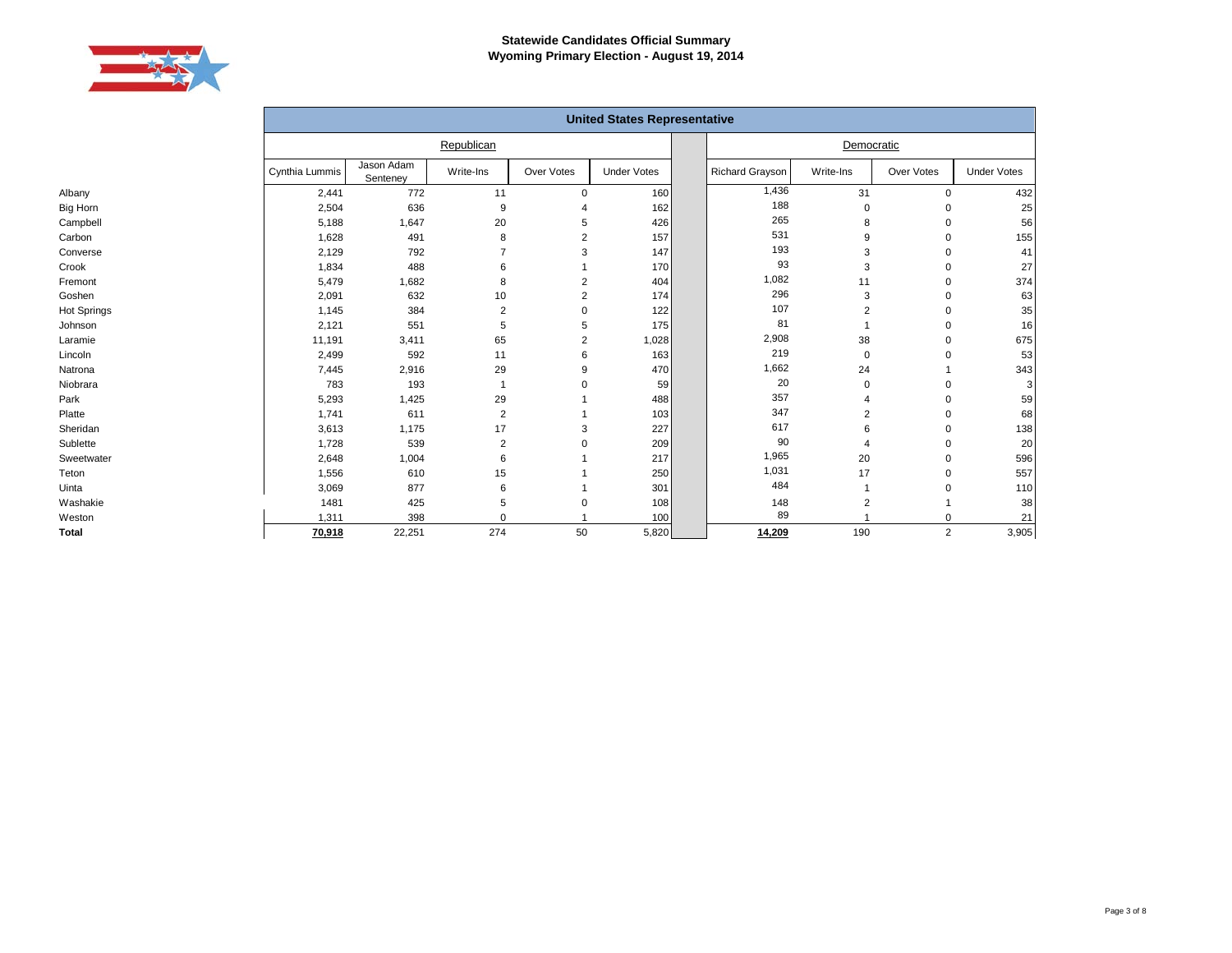

|              | Governor         |            |                  |                |                |                    |  |            |                |             |                    |
|--------------|------------------|------------|------------------|----------------|----------------|--------------------|--|------------|----------------|-------------|--------------------|
|              |                  |            | Republican       |                |                |                    |  |            | Democratic     |             |                    |
|              | Taylor H. Haynes | Cindy Hill | <b>Matt Mead</b> | Write-Ins      | Over Votes     | <b>Under Votes</b> |  | Pete Gosar | Write-Ins      | Over Votes  | <b>Under Votes</b> |
| Albany       | 1,099            | 279        | 1,964            | 13             | $\Omega$       | 29                 |  | 1,719      | 25             | $\mathbf 0$ | 155                |
| Big Horn     | 1,155            | 464        | 1,642            | $\overline{2}$ |                | 51                 |  | 167        | 8              | 0           | 38                 |
| Campbell     | 2,969            | 507        | 3,717            | 11             |                | 81                 |  | 257        | 17             | $\Omega$    | 55                 |
| Carbon       | 601              | 249        | 1,403            |                |                | 26                 |  | 534        | 28             | $\Omega$    | 133                |
| Converse     | 1,271            | 284        | 1,477            |                |                | 38                 |  | 192        | 15             | $\Omega$    | 30                 |
| Crook        | 897              | 307        | 1,243            | $\overline{2}$ | 2              | 48                 |  | 87         | 6              | $\Omega$    | 30                 |
| Fremont      | 2,706            | 1,094      | 3,657            | 11             | 3              | 104                |  | 1,202      | 48             | $\Omega$    | 217                |
| Goshen       | 1,008            | 534        | 1,324            | 2              |                | 40                 |  | 299        | 8              |             | 55                 |
| Hot Springs  | 492              | 238        | 879              | 5              |                | 39                 |  | 107        | 6              |             | 31                 |
| Johnson      | 664              | 340        | 1,784            | 8              |                | 60                 |  | 92         |                |             | 5 <sup>1</sup>     |
| Laramie      | 4,932            | 1,454      | 9,084            | 42             | $\overline{2}$ | 183                |  | 3,015      | 169            |             | 437                |
| Lincoln      | 1,049            | 781        | 1,405            | $\overline{2}$ |                | 33                 |  | 232        | 8              |             | 32                 |
| Natrona      | 3,017            | 817        | 6,869            | 28             |                | 137                |  | 1,811      | 37             |             | 181                |
| Niobrara     | 491              | 85         | 451              | 0              |                |                    |  | 20         |                | $\Omega$    | $\overline{2}$     |
| Park         | 2,411            | 862        | 3,823            | 21             |                | 115                |  | 351        | 15             | 2           | 52                 |
| Platte       | 1,012            | 436        | 971              | $\overline{7}$ |                | 32                 |  | 351        | 10             | $\Omega$    | 56                 |
| Sheridan     | 1,289            | 572        | 3,124            | 8              |                | 41                 |  | 659        | 17             |             | 85                 |
| Sublette     | 924              | 441        | 1,027            | 9              |                | 76                 |  | 104        | 6              | $\Omega$    | $\overline{4}$     |
| Sweetwater   | 1,028            | 622        | 2,162            |                |                | 56                 |  | 2,166      | 45             |             | 369                |
| Teton        | 348              | 179        | 1,828            |                |                | 69                 |  | 1,164      | 24             |             | 416                |
| Uinta        | 1,055            | 1,382      | 1,721            | 13             | 2              | 81                 |  | 514        | 8              | $\Omega$    | 73                 |
| Washakie     | 424              | 226        | 1333             | 2              |                | 33                 |  | 153        | 6              | $\Omega$    | 30                 |
| Weston       | 690              | 311        | 785              |                |                | 21                 |  | 93         | $\overline{2}$ | $\Omega$    | 16                 |
| <b>Total</b> | 31,532           | 12,464     | 53,673           | 215            | 26             | 1,402              |  | 15,289     | 510            | 5           | 2,502              |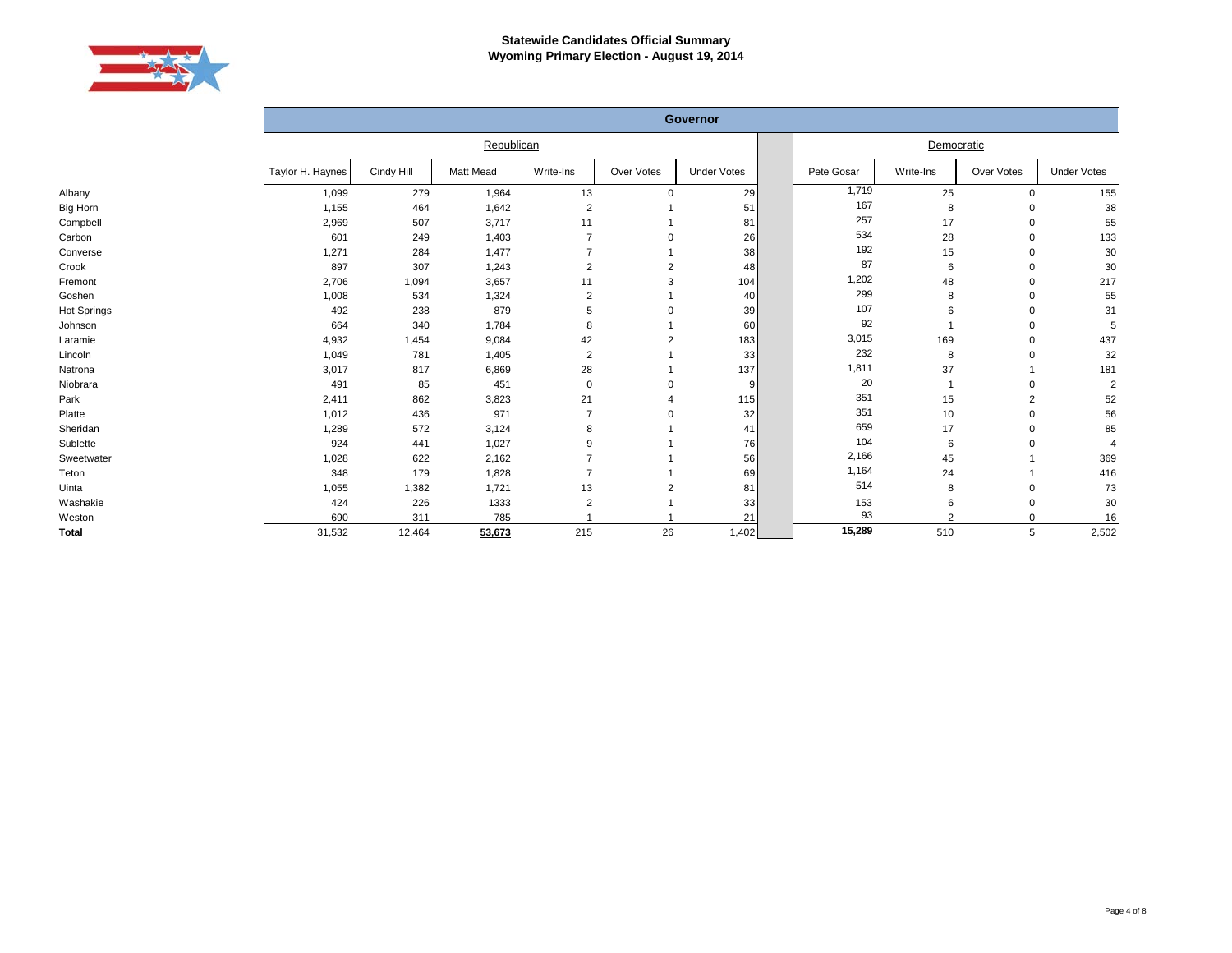

|                 |             |              |           |             |                | <b>Secretary of State</b> |                    |                         |            |                    |
|-----------------|-------------|--------------|-----------|-------------|----------------|---------------------------|--------------------|-------------------------|------------|--------------------|
|                 |             |              |           | Republican  |                |                           |                    | Democratic              |            |                    |
|                 | Ed Buchanan | Pete Illoway | Ed Murray | Clark Stith | Write-Ins      | Over Votes                | <b>Under Votes</b> | Write-Ins               | Over Votes | <b>Under Votes</b> |
| Albany          | 1,040       | 700          | 1,133     | 148         | 15             | 3                         | 345                | 108                     | 0          | 1,791              |
| <b>Big Horn</b> | 1,450       | 357          | 871       | 278         | 9              | $\Omega$                  | 350                | 12                      | 0          | 201                |
| Campbell        | 2,112       | 718          | 2,777     | 730         | 8              | 5                         | 936                | 24                      | 0          | 305                |
| Carbon          | 757         | 469          | 659       | 151         | 11             |                           | 238                | 28                      | $\Omega$   | 667                |
| Converse        | 956         | 492          | 1,181     | 194         |                | 3                         | 245                | 13                      | 0          | 224                |
| Crook           | 938         | 236          | 590       | 253         | $\overline{7}$ | $\Omega$                  | 475                | 6                       | $\Omega$   | 117                |
| Fremont         | 2,025       | 1,159        | 2,935     | 695         | 12             | $\overline{2}$            | 747                | 44                      | $\Omega$   | 1,423              |
| Goshen          | 1,904       | 225          | 585       | 93          | 14             |                           | 87                 | Δ                       | $\Omega$   | 358                |
| Hot Springs     | 536         | 239          | 569       | 93          | 12             |                           | 203                |                         | $\Omega$   | 140                |
| Johnson         | 794         | 486          | 1,018     | 167         | 8              | $\Omega$                  | 384                | 9                       | 0          | 89                 |
| Laramie         | 3,354       | 3,884        | 7,168     | 660         | 46             |                           | 584                | 163                     | 0          | 3,458              |
| Lincoln         | 1,862       | 280          | 461       | 282         | 11             |                           | 374                | 8                       | 0          | 264                |
| Natrona         | 2,327       | 2,413        | 4,376     | 1,039       | 18             | 5                         | 691                | 67                      | 0          | 1,963              |
| Niobrara        | 544         | 86           | 277       | 56          | $\overline{2}$ | $\Omega$                  | 71                 | $\overline{\mathbf{c}}$ | $\Omega$   | 21                 |
| Park            | 2,374       | 1,095        | 2,069     | 639         | 22             |                           | 1,033              | 24                      | 0          | 396                |
| Platte          | 1,076       | 327          | 746       | 124         | 6              |                           | 178                | 21                      | 0          | 396                |
| Sheridan        | 1,625       | 734          | 1,651     | 423         | 13             |                           | 588                | 25                      | 0          | 736                |
| Sublette        | 605         | 772          | 514       | 183         | 18             | 2                         | 384                | 6                       | $\Omega$   | 108                |
| Sweetwater      | 952         | 371          | 958       | 1,325       |                |                           | 262                | 127                     | $\Omega$   | 2,454              |
| Teton           | 573         | 619          | 492       | 201         | 10             |                           | 536                | 39                      | 0          | 1,566              |
| Uinta           | 2,006       | 438          | 798       | 504         | 9              | $\overline{2}$            | 497                | 22                      | 0          | 573                |
| Washakie        | 678         | 324          | 691       | 98          | 6              | 5                         | 217                | 6                       | 0          | 183                |
| Weston          | 824         | 172          | 425       | 175         | 3              | 2                         | 208                | $\overline{7}$          | 0          | 104                |
| <b>Total</b>    | 31,312      | 16,596       | 32,944    | 8,511       | 274            | 42                        | 9,633              | 769                     | 0          | 17,537             |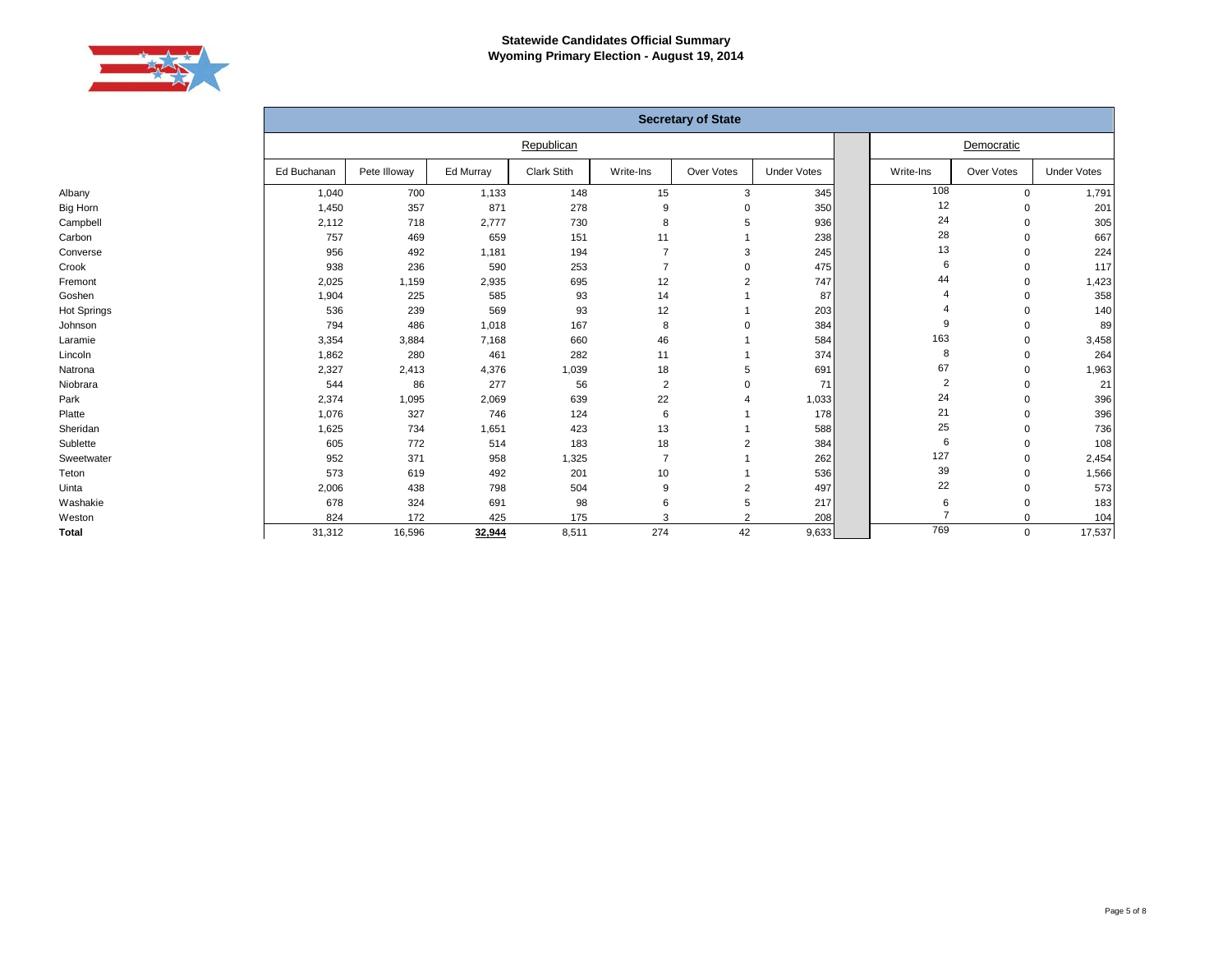

Albany Big Horn Campbell Carbon Converse Crook Fremont Goshen Hot Springs Johnson Laramie Lincoln Natrona Niobrara Park Platte Sheridan Sublette Sweetwater Teton Uinta Washakie Weston **Total**

|                  |                |              | <b>State Auditor</b> |                |            |                    |
|------------------|----------------|--------------|----------------------|----------------|------------|--------------------|
|                  | Republican     |              |                      |                | Democratic |                    |
| Cynthia I. Cloud | Write-Ins      | Over Votes   | <b>Under Votes</b>   | Write-Ins      | Over Votes | <b>Under Votes</b> |
| 2,622            | 18             | $\mathbf{1}$ | 743                  | 68             | 0          | 1,831              |
| 2,891            | 5              | $\mathbf 0$  | 419                  | 9              | 0          | 204                |
| 5,756            | 22             | 0            | 1,508                | 20             | 0          | 309                |
| 1,910            | $\overline{4}$ | 0            | 372                  | 19             | 0          | 676                |
| 2,555            | 11             | 0            | 512                  | 8              | 0          | 229                |
| 1,859            | $\overline{7}$ | 0            | 633                  | $\overline{7}$ | 0          | 116                |
| 6,014            | 29             | $\mathbf 0$  | 1,532                | 30             | 0          | 1,437              |
| 2,493            | 4              | $\mathbf 0$  | 412                  | $\overline{2}$ | 0          | 360                |
| 1,306            | 9              | 0            | 338                  | 5              | 0          | 139                |
| 2,277            | 14             | $\mathbf 0$  | 566                  | 6              | 0          | 92                 |
| 12,564           | 82             | $\mathbf 0$  | 3,051                | 79             | 0          | 3,542              |
| 2,692            | 15             | $\mathbf 0$  | 564                  | $\overline{4}$ | 0          | 268                |
| 8,679            | 42             | 1            | 2,147                | 35             | 0          | 1,995              |
| 876              | $\mathbf{1}$   | 0            | 159                  | $\overline{2}$ | 0          | 21                 |
| 5,790            | 51             | 0            | 1,395                | 16             | 0          | 404                |
| 2,059            | 6              | $\mathbf 0$  | 393                  | 16             | 0          | 401                |
| 3,883            | 17             | $\mathbf 0$  | 1,135                | 17             | 0          | 744                |
| 1,876            | 4              | 0            | 598                  | 3              | 0          | 111                |
| 3,101            | 10             | 0            | 765                  | 77             | 0          | 2,504              |
| 1,704            | 15             | 0            | 713                  | 16             | 0          | 1,589              |
| 3,639            | 19             | 0            | 596                  | 16             | 0          | 579                |
| 1694             | 4              | 0            | 321                  | 6              | 0          | 183                |
| 1,443            | 8              |              | 357                  | $\overline{7}$ | 0          | 104                |
| 79,683           | 397            | 3            | 19,229               | 468            | 0          | 17,838             |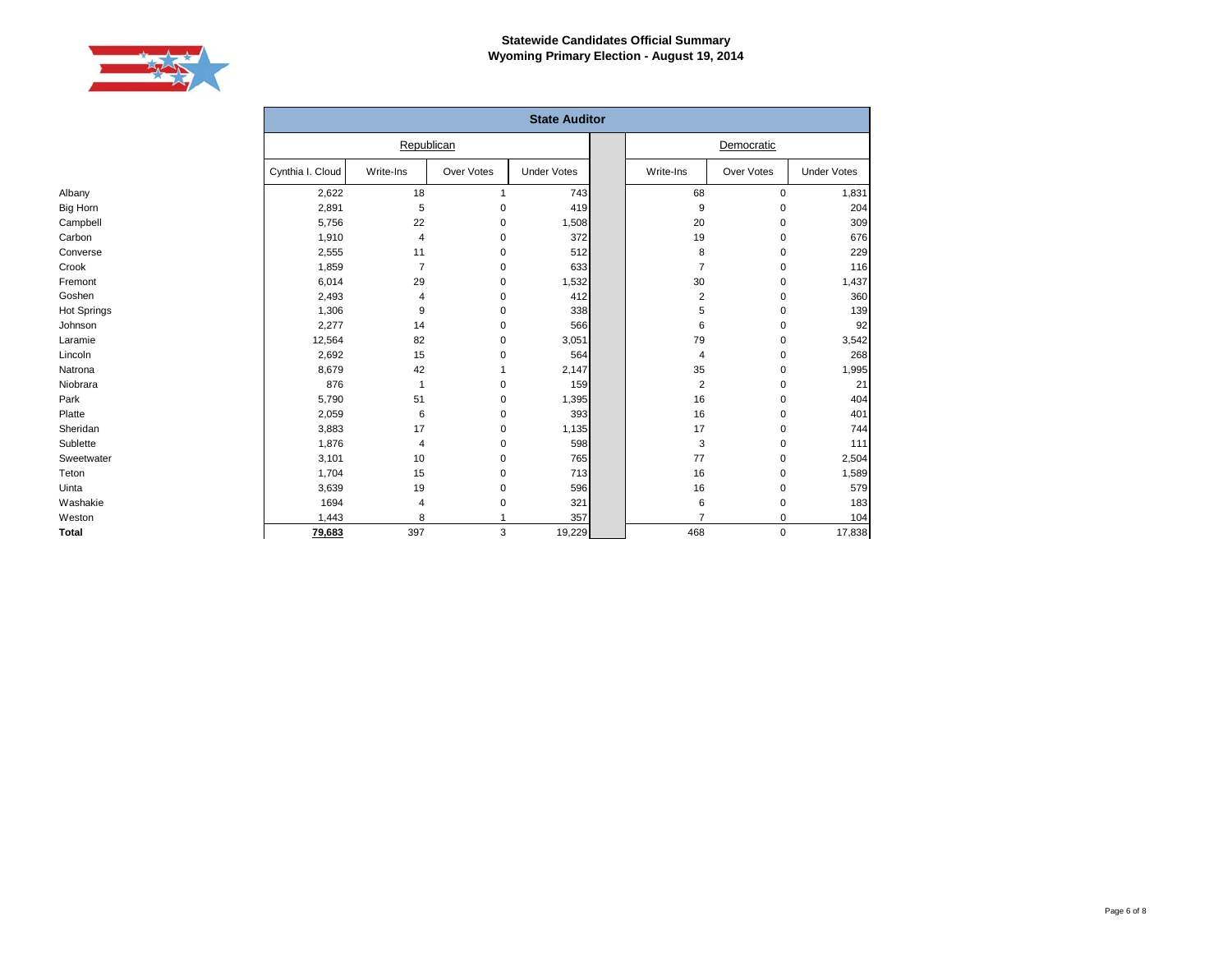

|                 |             |          |                |            | <b>State Treasurer</b> |  |                |             |                    |  |
|-----------------|-------------|----------|----------------|------------|------------------------|--|----------------|-------------|--------------------|--|
|                 | Republican  |          |                |            |                        |  |                | Democratic  |                    |  |
|                 | Mark Gordon | Ron Redo | Write-Ins      | Over Votes | <b>Under Votes</b>     |  | Write-Ins      | Over Votes  | <b>Under Votes</b> |  |
| Albany          | 2,342       | 334      | 10             |            | 697                    |  | 88             | $\mathbf 0$ | 1,811              |  |
| <b>Big Horn</b> | 2,523       | 360      | 1              | 0          | 431                    |  | 12             | $\Omega$    | 201                |  |
| Campbell        | 4,980       | 765      | 14             | 0          | 1,527                  |  | 17             | 0           | 312                |  |
| Carbon          | 1,639       | 253      | 6              | 0          | 388                    |  | 19             | 0           | 676                |  |
| Converse        | 2,363       | 321      | 9              | 0          | 385                    |  | 10             | 0           | 227                |  |
| Crook           | 1,678       | 242      | $\overline{7}$ | 0          | 572                    |  | $\overline{7}$ | 0           | 116                |  |
| Fremont         | 5,529       | 640      | 11             | $\pmb{0}$  | 1,395                  |  | 29             | $\mathbf 0$ | 1,438              |  |
| Goshen          | 2,284       | 271      | 3              |            | 350                    |  | $\overline{2}$ | $\mathbf 0$ | 360                |  |
| Hot Springs     | 1,185       | 158      | 5              | $\pmb{0}$  | 305                    |  | 4              | 0           | 140                |  |
| Johnson         | 2,563       | 165      | 2              | $\pmb{0}$  | 127                    |  | 9              | $\mathbf 0$ | 89                 |  |
| Laramie         | 11,519      | 1,565    | 32             | 0          | 2,581                  |  | 82             | 0           | 3,539              |  |
| Lincoln         | 2,169       | 398      | 9              | $\pmb{0}$  | 695                    |  | 0              | 0           | 272                |  |
| Natrona         | 8,277       | 1,144    | 16             | 3          | 1,429                  |  | 48             | 0           | 1,982              |  |
| Niobrara        | 774         | 110      | $\overline{2}$ | $\pmb{0}$  | 150                    |  | $\overline{2}$ | 0           | 21                 |  |
| Park            | 4,856       | 713      | 22             | 0          | 1,645                  |  | 15             | 0           | 405                |  |
| Platte          | 1,803       | 264      | 8              |            | 382                    |  | 13             | 0           | 404                |  |
| Sheridan        | 3,886       | 443      | 7              | 0          | 699                    |  | 19             | 0           | 742                |  |
| Sublette        | 1,650       | 242      | 4              | 0          | 582                    |  | 3              | 0           | 111                |  |
| Sweetwater      | 2,793       | 425      | 13             | 0          | 645                    |  | 70             | 0           | 2,511              |  |
| Teton           | 1,479       | 190      | 12             | 0          | 751                    |  | 17             | 0           | 1,588              |  |
| Uinta           | 2,996       | 518      | 10             | 0          | 730                    |  | 21             | 0           | 574                |  |
| Washakie        | 1521        | 198      | 3              | 0          | 297                    |  | 5              | 0           | 184                |  |
| Weston          | 1,286       | 226      | 0              | 0          | 297                    |  | 6              | 0           | 105                |  |
| <b>Total</b>    | 72,095      | 9,945    | 206            | 6          | 17,060                 |  | 498            | $\mathbf 0$ | 17,808             |  |